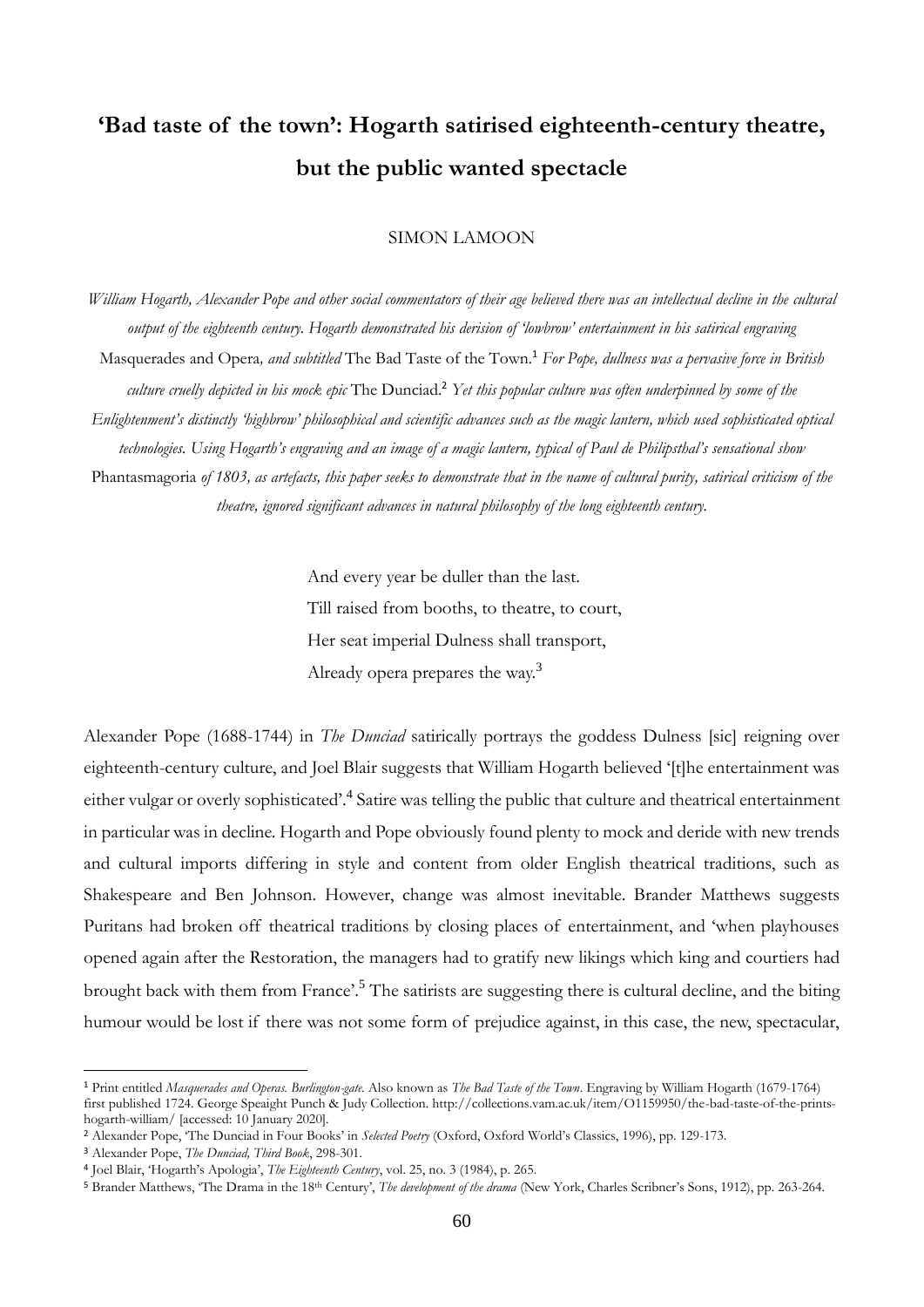and economically lucrative, supposedly damaging intellectual content of theatre. However, by making a wider study of what was underpinning much of the new popular theatre one can see it employs sophisticated technology utilising the latest thinking. To understand Hogarth's point of view this article will look at his 1724 engraving *Masquerade and Opera* supported by a playbill of Paul de Philipsthal's *Phantasmagoria* of the latter part of the long eighteenth century. A second artefact, the magic lantern, will be discussed as intrinsic to spectacular and Gothic inspired shows, such as the *Phantasmagoria*. These artefacts illustrate an enjoyment of spectacle by the contemporary theatregoers, and also identifies the technically advanced practices underlying the entertainments. The second part of the discussion will examine some of the Enlightenment thinking and application of theoretical natural philosophy, in particular Sir Isaac Newton's work on mechanics and optics that underpins theatre technology like automata and magic lanterns. The aim is to demonstrate intellectual advancements were alive and well, and therefore difficult to argue that deterioration illustrated through satire was a good gauge of eighteenthcentury cultural change.

William Hogarth's 1724 engraving *Masquerade and Opera* (Fig.1) tells a story of cultural decline and foolishness through a fictitious London street scene, with buildings framing the picture and structuring the visual narrative. The street forms an irregular triangle in which most of the human action takes place. This comprises a number of separate images or tableaux, which focusses Hogarth's satirical allusions. Prominent in the centre of the foreground is a hawker shouting 'waste paper for shops' with a wheelbarrow full of works by renowned literary artists such as Shakespeare, Dryden, and Ben Johnson. By performing a close reading of the picture one can identify the scrapping of traditional English artistic culture forms a type of visual punchline.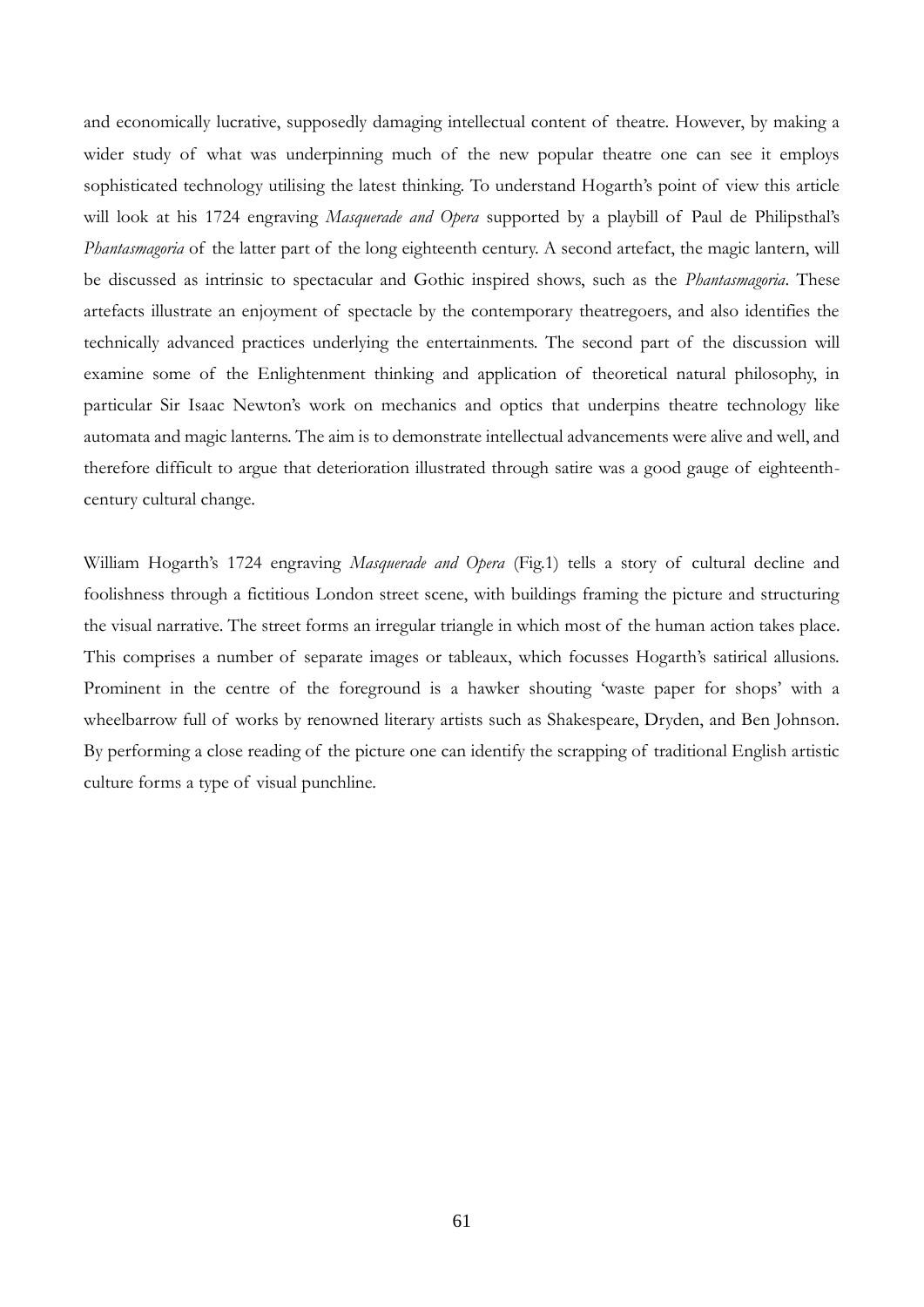

Figure 1: Hogarth, *Masquerade and Operas*,1724, Ink on paper, 14.8 × 18.9 cm (Collection: Victoria and Albert Museum, Reference S.952- 2010; © Victoria and Albert Museum, London)

The story is told using architecture and its perspectives, particularly through the lines of the brickwork. These create a vanishing point and focus behind the large banner hanging from the building on the righthand side of the street. The banner is entitled 'Opera' and the picture shows a number of actors arranged with the leading lady raking in coins from two gentlemen as they say, 'Pray Accept 8000*l*'. The Victoria and Albert (V&A) Museum suggests in its object summary the castrato Senisino is depicted in the banner,<sup>6</sup> and was paid a fabulous annual salary of  $\mu$ 2,000 to partake in the new craze for performing Italian opera.<sup>7</sup> This is poking fun at the recently imported Italian Opera. The anti-Italian theme is supported by the 'The Academy of Arts', which the V&A concludes is the façade of Burlington House, with statues of *Michelangelo* and Raphael dominated by the contemporary architect William Kent.<sup>8</sup> Burlington House was

<sup>6</sup> Ibid.

<sup>7</sup> http://www.vam.ac.uk/content/articles/0-9/18th-century-opera/ [accessed: 10 January 2020].

<sup>8</sup> Ibid.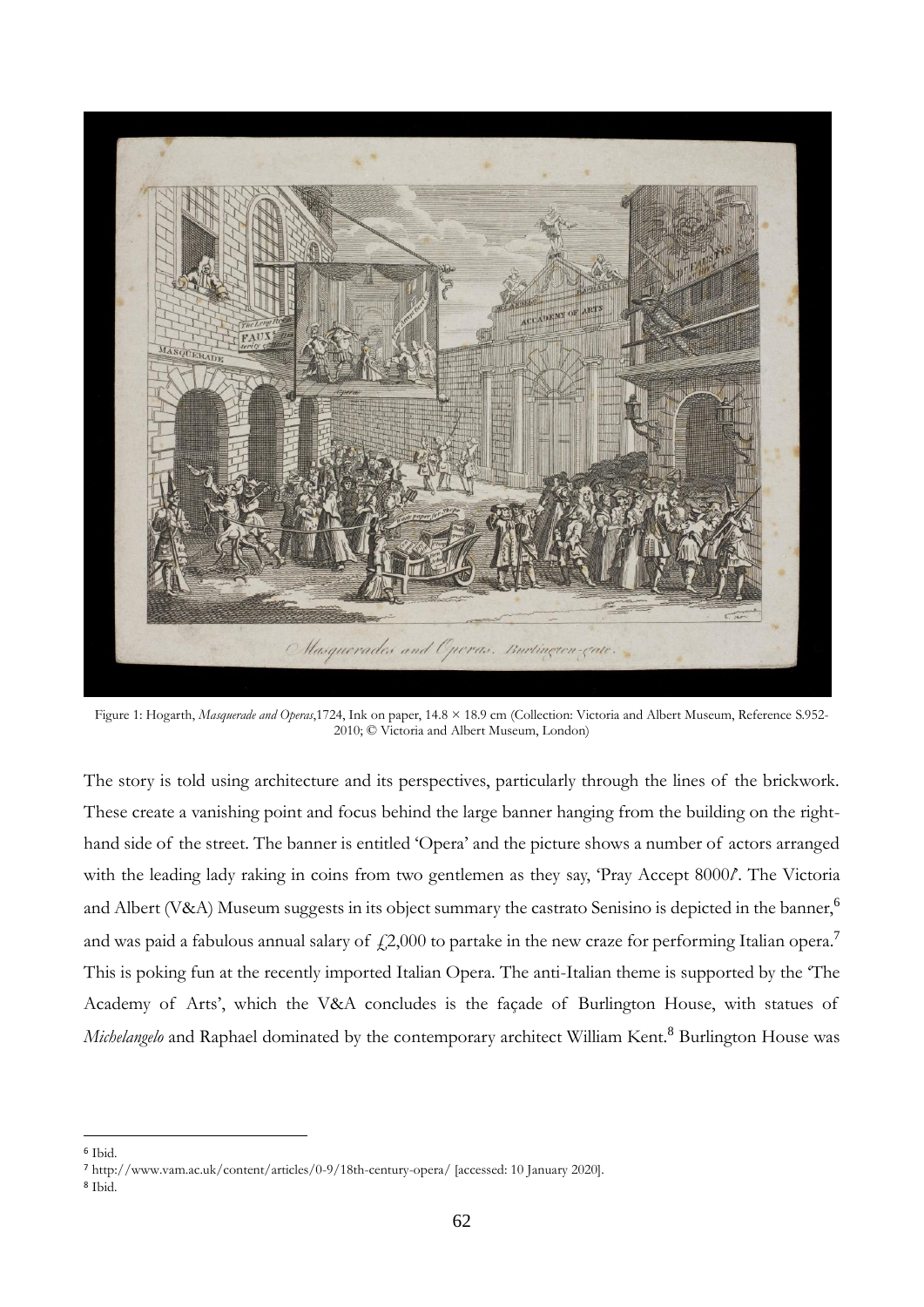designed by William Kent who studied in Italy and brought back to England a Palladian neo-classical style.<sup>9</sup> Hogarth disliked the idea of importing and creating false Italian styles, as Joel Blair suggests Hogarth thought 'foreign taste leads to imitation of an unnatural style'.<sup>10</sup> The money and import of foreign taste can be seen as a particular irritant for Hogarth.

Hogarth highlights his antipathy for the money circulating in the London theatre business by drawing attention to two eighteenth-century impresarios. On the left side of the picture, Hogarth positions a man leaning out of the window next to the banner with an 'H' on the ledge. The V&A suggest this to be the 'Swiss entrepreneur John James Heidigger (1666-1749), who promoted masquerades and balls at the King's Theatre from 1710 onwards'.<sup>11</sup> Below the banner is a crowd of people being roped into the 'Masquerade' by a jester and a devil who holds a money bag inscribed with '1000' . Heidiggar was famous for making money; Judith Milhous states profits of  $\text{\textsterling}300\text{-}500$  were possible from the notorious upper-class fancy dress masquerade balls.<sup>12</sup> On the right-hand side of the picture another crowd is entering a theatre advertising 'Dr Faustus is here', with an armed guard keeping order at the door. The V&A describes it is the John Rich (1692-1761) production of *Harlequin Faustus* that opened at the Lincolns Inn Theatre in 1723.<sup>13</sup> Phyllis Dircks refers to John Rich as a 'pantomimist and theatre manager' suggesting his 1723 production of *The Necromancer, or Harlequin Doctor Faustus* at Lincoln's Inn Fields was in response to John Thurmond's *Harlequin Doctor Faustus* at Drury Lane<sup>14</sup>. All of the *Faustus* pantomimes were very popular and is possibly why Hogarth included the armed guard, as Al Coppola describes:

[T]he London public had gone absolutely mad for Harlequin Faustus, and the two London patent theaters mounted rival productions of farcical afterpieces loosely inspired by

Christopher Marlowe's tragical history.<sup>15</sup>

By choosing Rich and *Faustus*, and Heiddiger and *Masquerades*, Hogarth combines two references to 'cultural decline'. There is also an Italian link between these shows and Burlington House because the pantomimes contained the *Commedia dell'arte* characters such as, Pierrot, Punch, and Scaramouch.<sup>16</sup>

<sup>13</sup> http://collections.vam.ac.uk/item/O1159950/the-bad-taste-of-the-prints-hogarth-william/ [accessed: 10 January 2020].

<sup>9</sup> John Harris, 'Kent, William (bap. 1686, d. 1748), painter, architect, and designer of gardens and interior furnishings', *Oxford Dictionary of National Biography* (2004) [accessed 24 January 2020].

<sup>10</sup> Joel Blair, 'Hogarth's Apologia', p. 266.

<sup>11</sup> Ibid.

<sup>12</sup> Judith Milhous, 'Heidegger, Johann Jakob (1666–1749), impresario', *Oxford Dictionary of National Biography* (2004) [accessed: 10 January 2020].

<sup>14</sup> Phyllis Dircks, 'Rich, John (1692–1761), pantomimist and theatre manager', *Oxford Dictionary of National Biography* (2004) [accessed 24 January 2020].

<sup>15</sup> Coppola, Al, 'The Spectacle of Experiment: The Politics of Virtuoso Satire in the 1670s', *The Theater of Experiment: Staging Natural Philosophy in Eighteenth-Century Britain* (Oxford University Press, Oxford Scholarship Online 2016)

<sup>16</sup> Listed in the Dramatis Personae of Thurmond, John, and John Rich, *An exact description of the two fam'd entertainments of Harlequin Doctor Faustus; with the grand masque of the heathen deities…* (London, 1724), p. 3.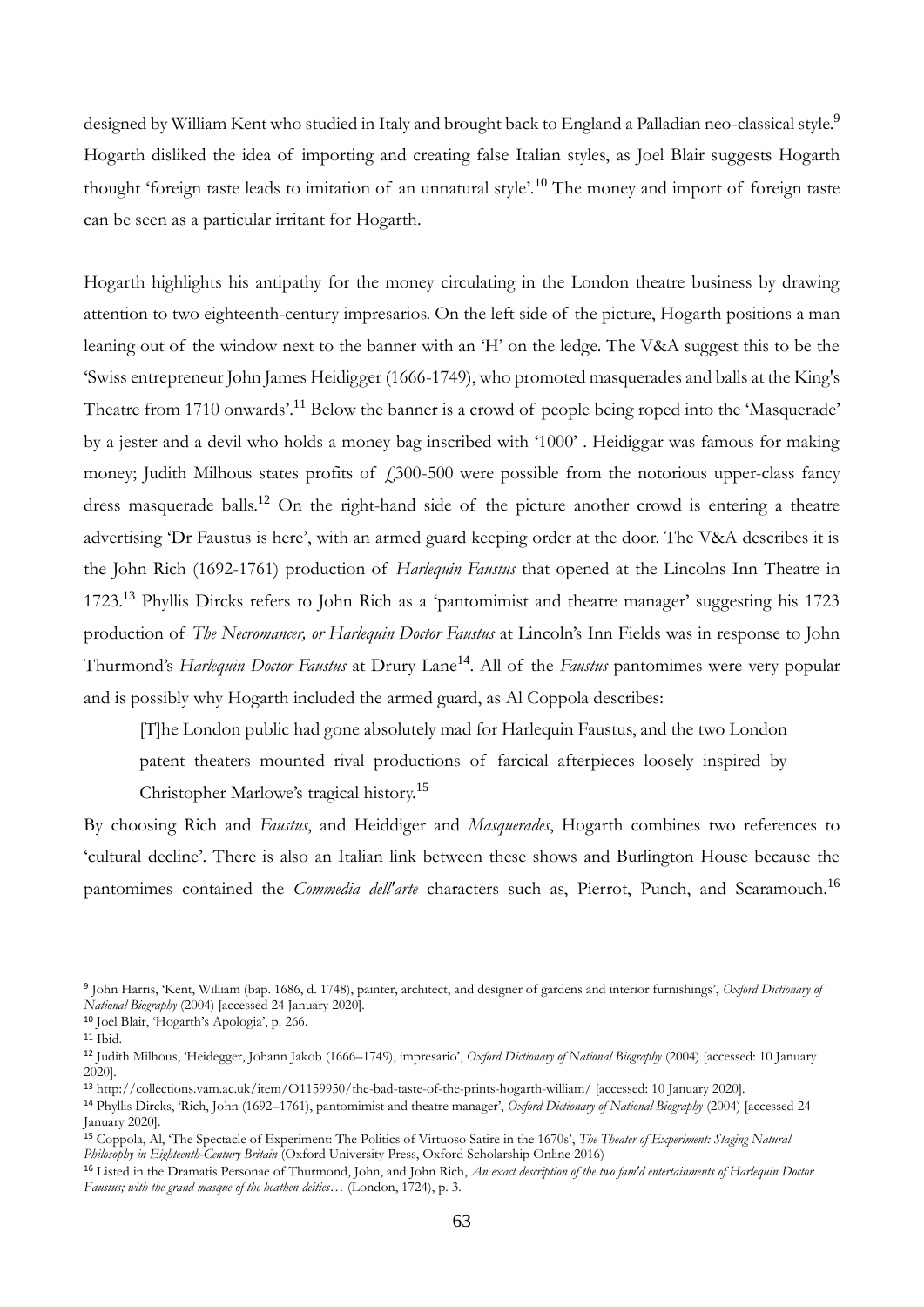Hogarth is clearly layering the satirical slights and possibly suggesting decline is now embedded in the culture.

Another form of import to the London theatre scene is represented in the engraving by a sign next to the central banner showing Faux's 'dexterity of hand'. The V&A interprets this as referring to Isaac Fawkes  $(d.1731)$  the sleight of hand magician.<sup>17</sup> Helen Stoddart describes how Fawkes in the early 1700s performed at booths in the Southwark and Bartholomew fairs, and later moved into permanent theatres such as the Haymarket. She also suggests that his successes were not only based on traditional 'magic' tricks but also the use of complex mechanisms.<sup>18</sup> Stoddart goes on to state that Isaak Fawkes's sophisticated mechanical devices were made by his collaborator, the clock and automata maker, Christopher Pinchbeck (1690-1732).<sup>19</sup> Pinchbeck was a true 'man of the Enlightenment' as he was not only a renowned clock and automata maker but he invented an alloy of copper and zinc that resembled gold, and is still known as Pinchbeck gold.<sup>20</sup> Hogarth does not directly allude to these automata but mechanical entertainments are specifically advertised for later shows like de Philipsthal's *Phantasmagoria.*  However, the content of Hogarth's engraving certainly portrays an antipathy to London's cultural life in the early eighteenth century and is specifically deemed 'bad taste' through its alternative title *The Bad Taste of the Town*. The phrase is explained to the viewer by a separate adjoining plate that appeared in the 1724 *Daily Courant* with a verse 'Could new dumb Faustus to reform the age, | Conjure up Shakespeare's or Ben Johnson's ghost, | They'd blush for shame to see the English stage | Debauched by fool'ries at such great a cost<sup>21</sup>. This gives no room for doubt that Hogarth thought the scrapping of traditional literary works with their replacement by poor 'cultural imports' was retrograde with the allusions of magical conjuring, pantomime fooleries, and excessive money making are all lampooned as low-brow and untasteful.

The satire and derision of the early part of the eighteenth century did not seem to detract from the continuing popularity of visual entertainments striving for sensation. In 1802-3 Paul de Philipsthal (1785- 1828) brought to London his *Phantasmagoria*, which was a show originally produced on continental Europe.<sup>22</sup> A playbill (Fig.2) illustrates the mysterious and magical nature of the performance, with de

<sup>17</sup> http://collections.vam.ac.uk/item/O1159950/the-bad-taste-of-the-prints-hogarth-william/ [accessed: 20 January 2020].

<sup>18</sup> Stoddart, Helen, 'Fawkes, Isaac (d. 1731), magician', *Oxford Dictionary of National Biography* (2004), Online, [accessed 20 January 2020]. <sup>19</sup> Ibid.

<sup>20</sup> Clarke, Michael. "pinchbeck." In *The Concise Oxford Dictionary of Art Terms*, (Oxford, Oxford University Press, 2010), Online, [accessed: 20 January 2020]. 21

https://research.britishmuseum.org/research/collection\_online/collection\_object\_details.aspx?objectId=1417088&page=4&partId=1&su bject=16778 [accessed: 10 January 2020].

<sup>22</sup> Mervyn Heard, 'Paul de Philipstahl and the Phantasmagoria in England, Scotland and Ireland: part one. Boo!' in *The new magic lantern journal, volume 8 number 1* (October 1996), p. 4.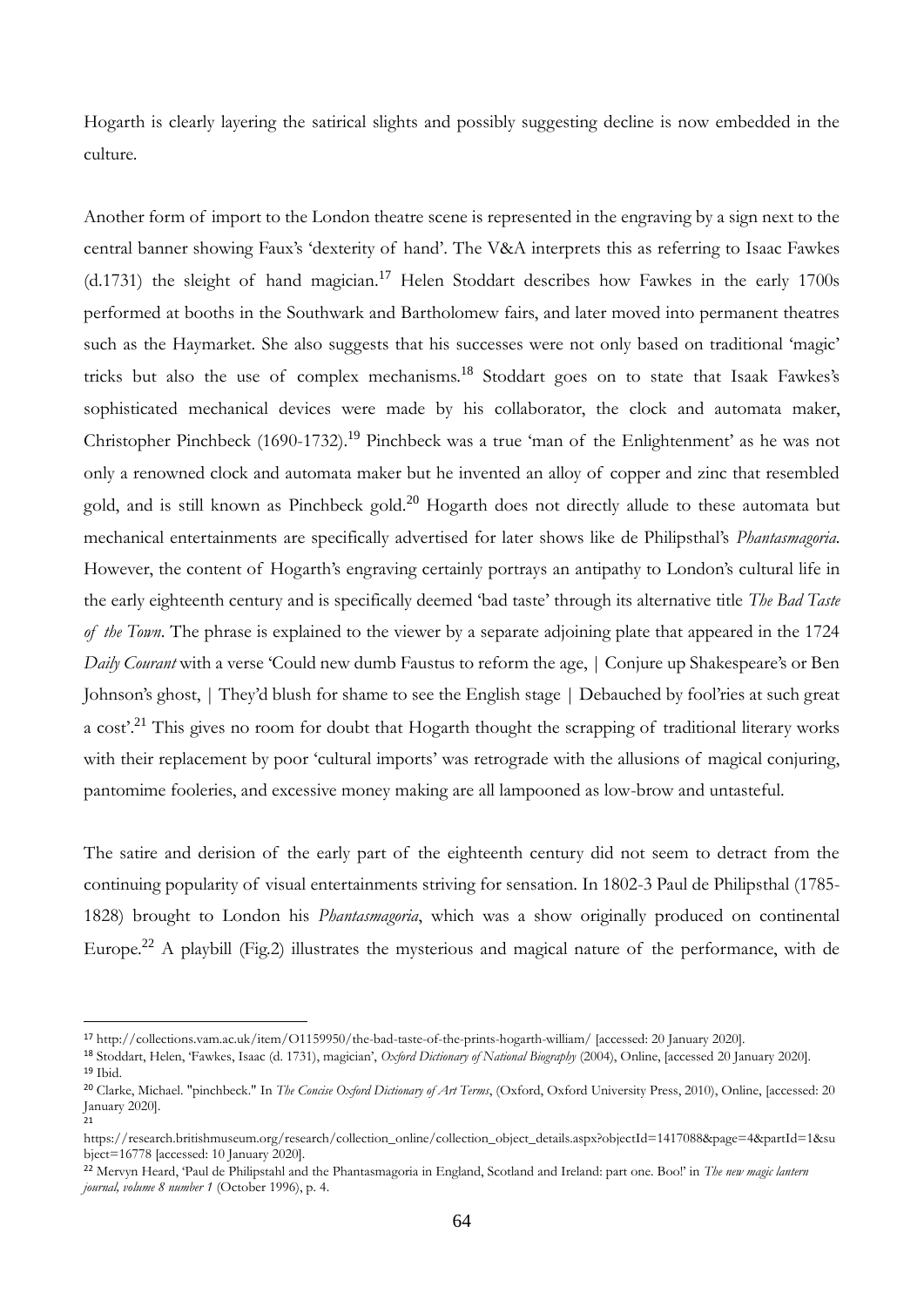Philipsthal dressed as a magician conjuring a ghostly woman within a magic circle<sup>23</sup> and seems to fall firmly within Hogarth's subject for satire.



Figure 2: Paul de Philipsthal (1803) *Phantasmagoria Playbill,* article image (Reproduced under compliance with JSTOR's Terms and Conditions)<sup>24</sup>

The associated programme of the *Phantasmagoria* (Fig.3) expands on the playbill's words 'Optical Illusions and Mechanical Arts'. The programme highlights mechanical devices such as 'the mechanical peacock' and 'self-impelled windmill' similar to the mechanical devices created by Pinchbeck and used by Isaac Fawkes. The programme deliberately promotes in the optical part of the show that it 'will introduce the phantoms or apparitions of the dead or absent'. Although clearly advertised as 'optical' the programme is avoiding informing the audience it is a trick or produced via a machine.

<sup>23</sup> Description of de Philipsthal's act in Mannoni, Laurent, and Ben Brewster, 'The Phantasmagoria', *Film History*, vol. 8, no. 4 (1996), p. 395.

<sup>24</sup> X. Theodore Barber, 'Phantasmagorical Wonders: The Magic Lantern Ghost Show in Nineteenth-Century America', *Film History* 3, no. 2 (1989), pp. 73-86, (p. 79) www.jstor.org/stable/3814933 [accessed 24 January 2020].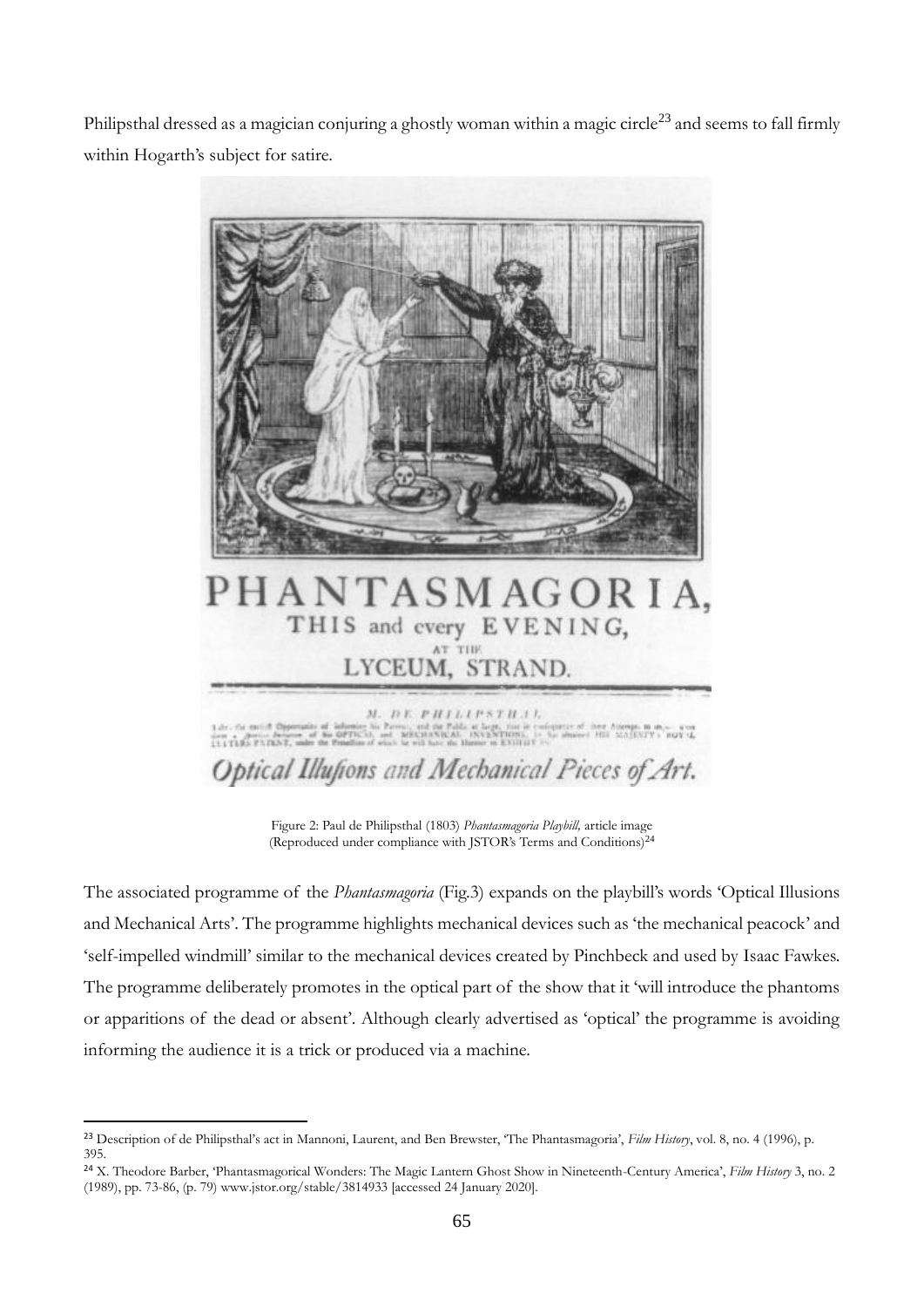Under the Sanction of His Majefty's Royal Letters Patent.

## PHANTASMAGORIA, THIS and every EVENING till further Notice, AT THE

# LYCEUM, STRAND.

As the Advertifement of various Exhibitions under the above Title, may poffibly miflead the unfufpedting Part o, the Public (and particularly Strangers 'from the Country) in their Opinion of the ORIGINAL PHANTASMAGORIA, M.

M. DE PHILIPSTHAL

## Will have the Honour to EXHIBIT (as ufual) his Optical Illusions and Mechanical Pieces of Art.

At the LYCEUM, and at no other Place of Exhibition in London.

SELECT PARTIES may be accommodated with a MORNING REPRESENTATION at any appointed Hour, on fending timely Notice. To prevent Miftakes, the Public are requited to Notice, that the PHANTASMAGORIA is on the Left-hand, on the Ground Floor, and the

**The OPTICAL PART of the EXHIBITION**<br>to the Eye  $\frac{A}{2}$  is public Theatre, as the Objects freely originate in the Air, and unfold themfelves under various Forms and Sizes, fuch as<br>imagination above the BRAD or ABSENT, i

The MECHANICAL PIECES of ART<br>Include the following principal Objects, a more detailed Account of whith will be given during their Exhibitions vis.

Include the following principal Objects, a more detailed Account of whigh will be given during their Exhibitions with<br>Two elegants ROPE DANCERS, the one, reprefenting a Spaniard nearly Six Feet high, will difplay feveral M

mark one I line of the Multiple Market and Winter. The Record of the Section of the Section of the Section of the Section of the Section of the Section of the Section of the Section of the Section of the Section of the Sec

The BEAUTIFUL COSSACK, enclofed in a fmall Box, opens it when ordered, and prefents herfelf to the Spectators in a black Habit;<br>which, as foon as defired, the changes with attoniting Quicketes into a moft glegant Gala Dres

The SELE-IMPELLED WINDMILL, which is put in Mechanical Agency.<br>Manner which apparently does away the Idea of all Mechanical Agency.<br>The whole to conclude with a fuperb OPTICAL and MECHANICAL FIRE-WORK, replete with a Varie

Changes. \*<sup>\*</sup> Doors to he opened at SEVEN o'Clock, the Commencement at EIGHT.

## BOXES, 4s.--PIT, 2s.

YOUNG, Printer, Bry & Ca Street, Covent Garden

Figure.3: Paul de Philipsthal (1803) *Phantasmagoria Programme*, book image (Reproduced under compliance with the Project Gutenberg licence.) $^{25}$ 

In 1802, Philipsthal tried to patent what he called 'meritorious discoveries' related to his *Phantasmagoria* but the register entry states 'every person conversant in the very first elements of science will easily perceive, that these meritorious discoveries, as they are called, depend upon the simple and well-known principle of the magic lanthorn'.<sup>26</sup> The descriptions of eighteenth-century popular entertainments showed a continuation of the long tradition of making use of technology to improve performances. The rise of

<sup>25</sup> Image taken from Houdini, Harry, *The Unmasking of Robert-Houdin*. (New York, 1909), pp. 102-3.

<sup>26</sup> "New Patents Lately Enrolled" in *The British Register*, June 1802, p. 488.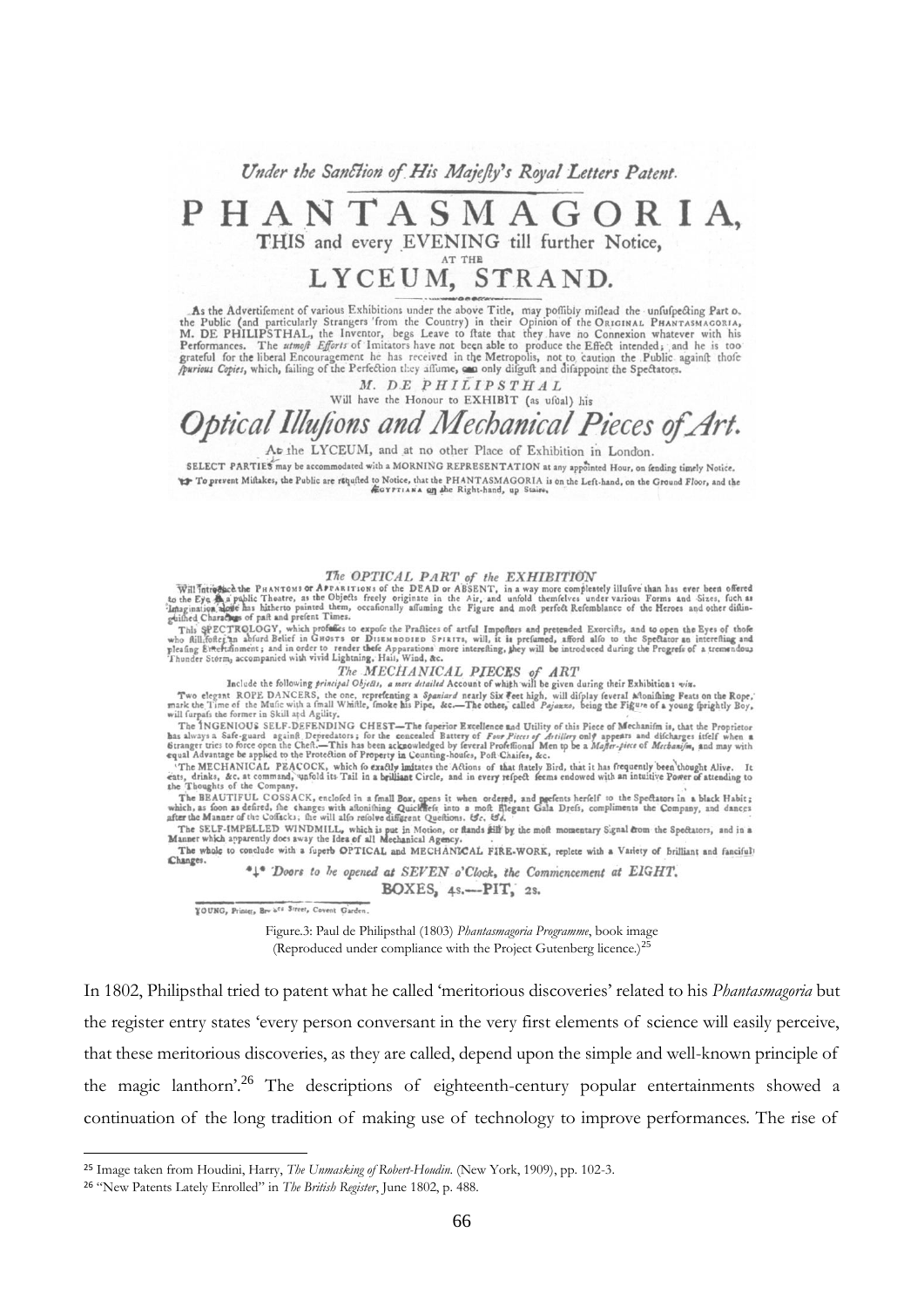early pantomime's popularity in the 1700s was fuelled by its simple and sensational value, as 'its emphasis' was on spectacle – with clever tricks, rapid scene changes, lavish sets and costumes – and in this respect the role of the 'magician', whether Harlequin or Faustus, was paramount'.<sup>27</sup> The 'clever tricks' in early pantomime were supported by sophisticated mechanical engineering such as 'hinged flaps of canvas painted on both sides that switched to reveal new settings; pivots, flying systems, and traps in the stage'.<sup>28</sup> These feats of engineering were not new and had origins in the Greek theatre in particular the 'deus ex machina' where gods would appear via the use of a crane or other device to solve an otherwise insurmountable narrative problem.<sup>29</sup> The Romans introduced traps in the stage to enable devils and other residents from hell to suddenly appear on stage.<sup>30</sup> Although there is a long history of stage technology to support the narrative of the play eighteenth-century impresarios were exploiting technical advances, and trying to own them, because of their popular and sensational effects. The idea that sensation was superseding narrative content instead of supporting it could point to Hogarth's view that contemporary theatre was killing off the more traditional aspects of plays, which were seen as more literary in content.

The popularity of sensationalism and the ability for shows such as *Phantasmagoria* to conjure ghosts and demonstrate supernatural powers reflected the late eighteenth century fashion for Gothic Romantism. Gothic became a popular cultural phenomenon particularly in the realm of literature which Carol Davidson suggests was 'especially vilified as vulgar'.<sup>31</sup> However, this cultural trend also took hold in the theatre, as Jeffrey Cox suggests after 1789 'the Gothic would become a truly powerful force on the London stage<sup>'.32</sup> In a similar way pantomime was trading on spectacle and sensation. Jefferey Cox adds the Gothic theatre incorporated shock and wonder but interestingly it was 'arguably the first form to capitalize fully on evolving lighting techniques, [and] new stage effects'.<sup>33</sup> This growth in what could be termed antienlightenment supernatural, illusional, and 'vulgar' entertainments is following the principles of Hogarth's illustrated cultural decline.

However, the sensational entertainments were facilitated by the enlightenment's technical and scientific advances. These scientific practices were noticed by Alexander Pope who, while deriding the dullness in eighteenth-century art, was given to believing that the ability to engage with natural philosophy was a God given gift, and therefore, not a base and vulgar activity, as he highlights in *The Dunciad*:

<sup>&</sup>lt;sup>27</sup> See website: *Chalemie: early music, dance & commedia*, http://www.chalemie.co.uk/Faustus.htm [accessed: 10 January 2020].

<sup>28</sup> https://www.vam.ac.uk/articles/victorian-pantomime [accessed: 10 January 2020].

<sup>29</sup> https://www.britannica.com/art/deus-ex-machina [accessed: 10 January 2020].

<sup>30</sup> https://www.britannica.com/art/stage-machinery [accessed: 10 January 2020].

<sup>31</sup> Carol Margaret Davison, *History of the Gothic: Gothic Literature 1764-1824* (University of Wales Press, 2009), p. 2.

<sup>32</sup> Jeffrey N Cox, 'English Gothic Theatre.' Chapter. In *The Cambridge Companion to Gothic Fiction*, edited by Jerrold E. Hogle (Cambridge, Cambridge University Press, 2002), p. 127. <sup>33</sup> Ibid.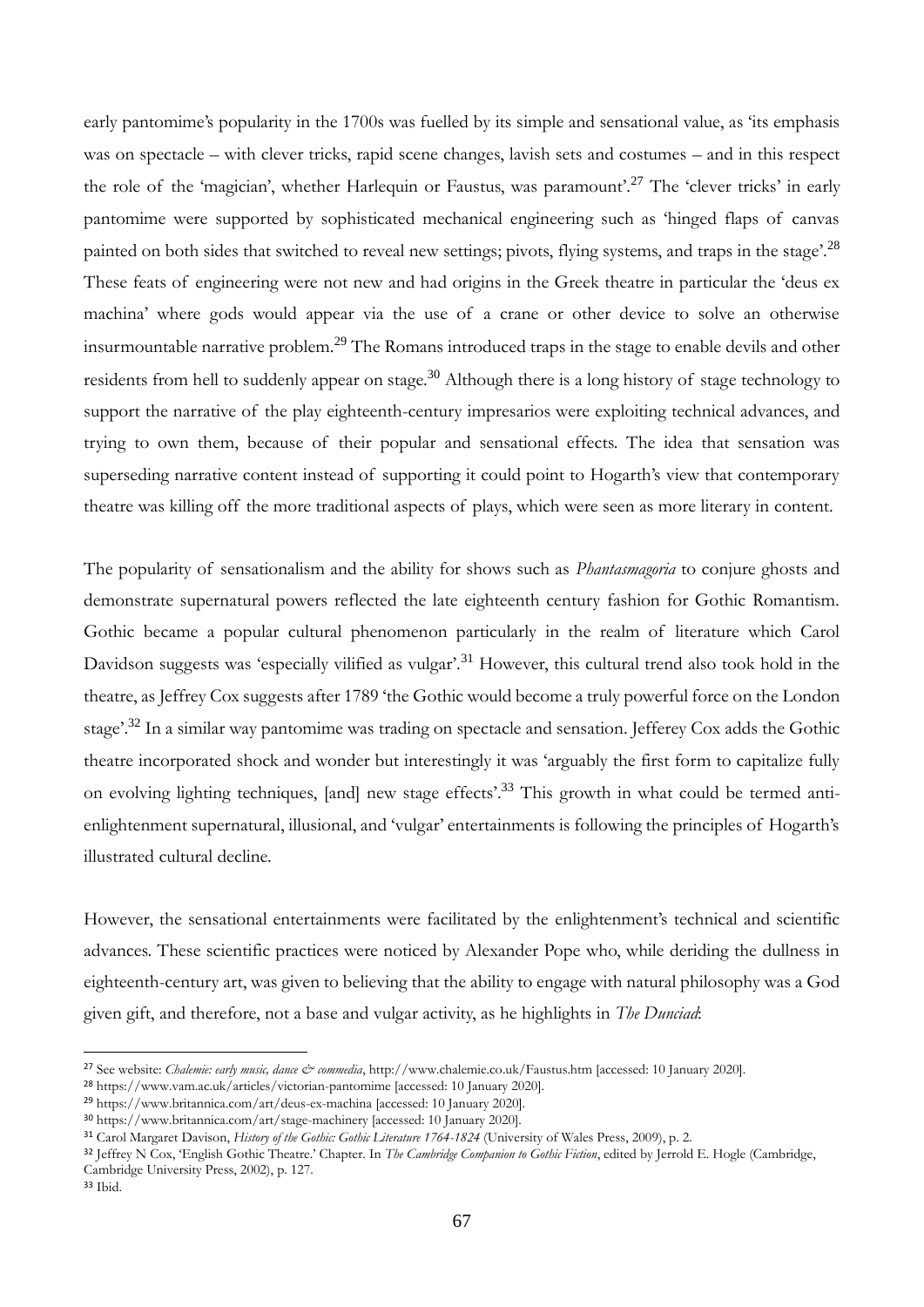But oh! With one, immortal one dispense, The source of Newton's light of Bacon's sense! Content, each emanation of his fires That beams on earth, each virtue he inspires, Each art he prompts, each charm he can create.

Alexander Pope, *The Dunciad, Book the Third*, 217-221.

It can be seen that Pope was an admirer of Sir Isaac Newton (1642-1727), highlighted in *The Dunciad*, and supported in his unused epitaph for Newton's tomb 'Nature and Nature's Laws lay hid in Night | God said, 'Let Newton be' and all was light.<sup>34</sup> Pope was using light as the biblical reference but also illustrating how Newton significantly progressed the natural philosophy of light. This points to the fact that Pope could see there was intellectual advancement happening in the eighteenth century and not just 'dullness' that was epitomised by spectacular shows such as the pantomimes, and *Phantasmagoria*.

Newton had been researching and lecturing on light since the 1670s and finally published 'Opticks' in 1704,<sup>35</sup> In addition, Newton's work on mechanics in *Philosophiæ Naturalis Principia Mathematica* first published in Latin 1687 and later in English in 1726, was bringing a new awareness to the laws of motion and engineering. These advances in science, which were still circulating in the realms of the academicians and nobility, were slowly advancing into a wider arena through public lectures. However, advances were more visible through the creation of scientific instruments such as telescopes and orrery, which were used for the enquiry into the nature of the universe.<sup>36</sup> The orrery were essentially clockwork devices showing planetary positions and movements. One of the most advanced was the 1733 'Grand Orrery' made by a mathematical instrument maker Thomas Wright of Fleet Street for King George II, which showed the movements of all the known planets.<sup>37</sup> John Brooke suggests 'Newton's philosophy of nature is commonly seen as the apotheosis of the clockwork universe',<sup>38</sup> and is being directly modelled during the eighteenth century by master craftsmen. One can see that the same fascination for such ingenious mechanical models helping to support the popularity of the automatons displayed by Fawkes and de Philipsthal.

<sup>34</sup> https://www.westminster-abbey.org/abbey-commemorations/commemorations/sir-isaac-newton [accessed 20 February 2020]. <sup>35</sup> Shapiro discusses Newton's work on light in Buchwald, Jed Z., Robert Fox, and Alan E. Shapiro. "Newton's Optics." In *The Oxford Handbook of the History of Physics*. (Oxford University Press, 2013, Oxford Handbooks Online, Online Publication 2017), [accessed 20 February 2020].

<sup>36</sup> See The British Museum's Enlightenment Gallery, London. or Silke Ackermann and Jane Wess "Between antiquarianism and experiment" in *Enlightenment: Discovering the World in the Eighteenth Century* Kim Sloan (ed), (The British Museum Press, 2003), pp. 150-7. <sup>37</sup> As described by The London Science Museum's description of *George II Grand Orrery*.

https://collection.sciencemuseumgroup.org.uk/objects/co537727/george-iis-grand-orrery-orrery-planetary-motion-model [accessed; 20 January 2020]

<sup>38</sup> John Hedley Brooke, 'Divine Providence in the Clockwork Universe.' In *Abraham's Dice: Chance and Providence in the Monotheistic Traditions*, edited by Karl W. Giberson. (New York: Oxford University Press, 2016. Oxford Scholarship Online, 2016), [accessed 10 February 2020].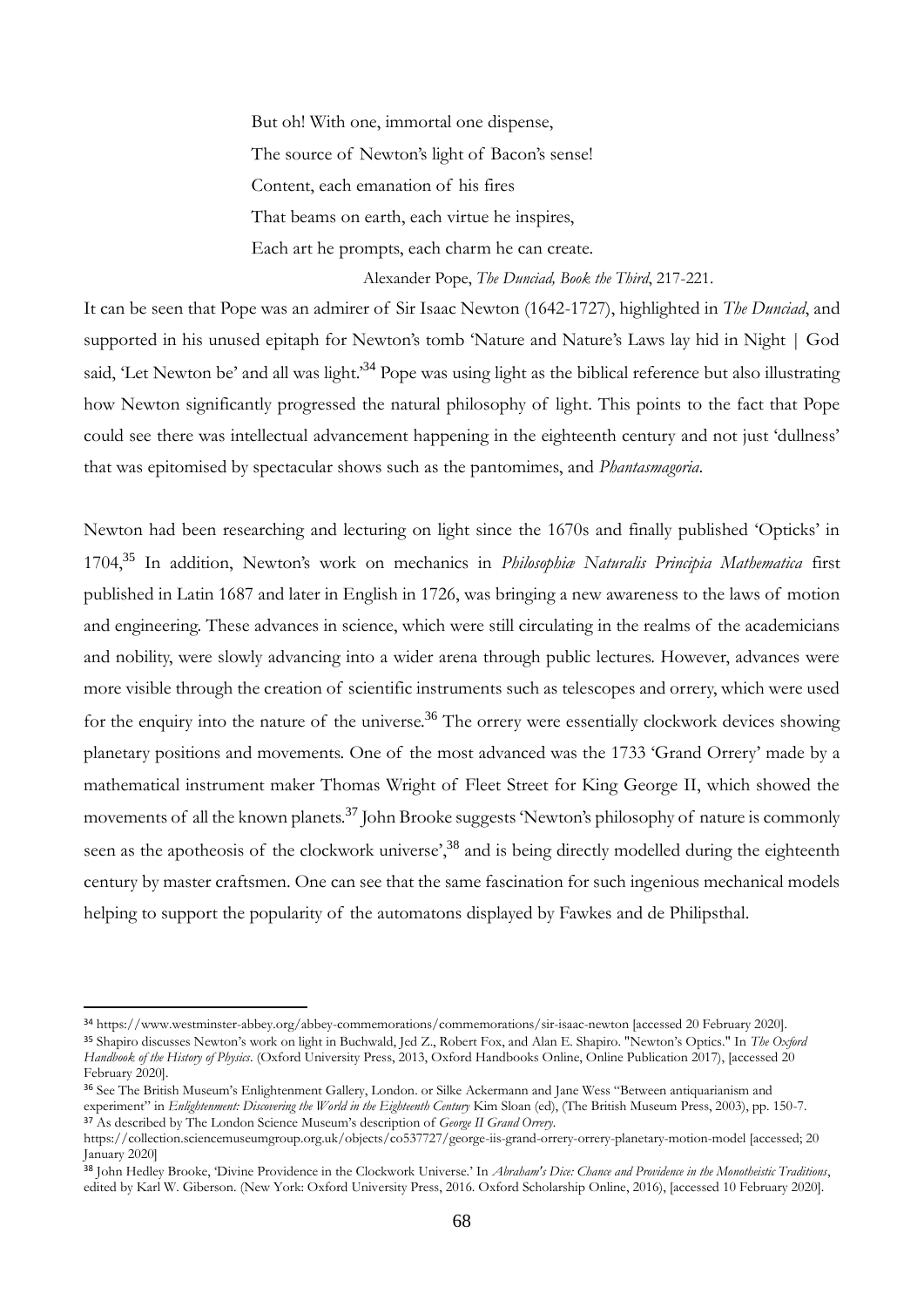The spectacular visual 'Gothic' elements of the eighteenth-century performances were facilitated through the use of advancements in optics and the magic lantern. In 1668 Robert Hooke suggested: 'It [a magic lantern] produces Effects not only very delightful, but to such as know the contrivance, very wonderful; so that Spectators, not well versed in Opticks,… would readily believe they were supernatural and miraculous'.<sup>39</sup> Fig.4 shows an eighteenth-century magic lantern as used in phantasmagoria performances, and Fig.5 shows a simple diagram of the internal components of a magic lantern similar in design to the phantasmagoria lantern.



Figure.4: Phantasmagoria magic lantern, late eighteenth century, material: glass, iron and tin plated, Museum inventory number 1916-7. (The Science Museum Group Collection Online, released under a Creative Commons Attribution-NonCommercial-ShareAlike 4.0 Licence) 40

<sup>39</sup> Robert Hooke in Charles Hutton et al, *The Philosophical Transactions of the Royal Society of London*, Number 38, (London, 1810), p. 269

<sup>40</sup> https://collection.sciencemuseumgroup.org.uk/objects/co3785 [accessed 3 January 2020].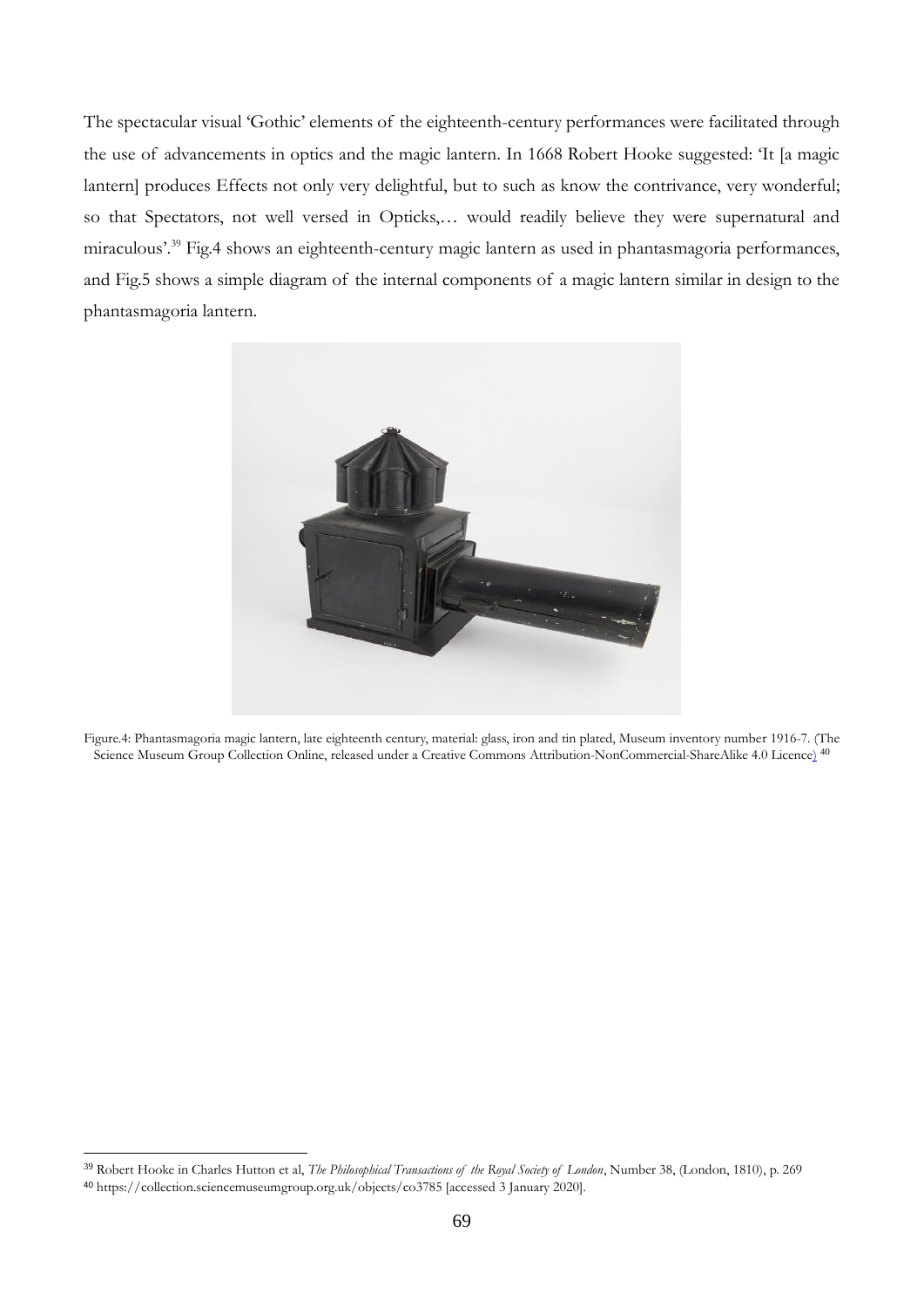

Figure.5: *Vignette of magic lantern*, (c.1862) magazine image of wood-engraving in *Every Boy's Book* (London: 1843-c.1862, Routledge & Sons) **(**The image released under a Creative Commons Attribution-NonCommercial-ShareAlike 4.0 International (CC BY-NC-SA 4.0) license)

The main scientific element of the magic lantern is the ability to condense the light from a source e.g. a lamp ('A' in Fig.5) by a mirror ('G' in Fig.5) and lenses ('D' and 'E' in Fig.5). It was the work of natural philosophers like Newton and craftsmen like Wright and Pinchbeck that enabled science to be transformed into technology such as automata, orrery, and magic lanterns for sensational entertainments.

Magic lanterns were capable of producing spectacular effects for audiences without the object being obvious to an uneducated audience. The playbill shows a ghostly woman appearing in front of the magician, with no explanation of how this apparition is conjured. Mervyn Heard describes an eyewitness account that the 'appearance was formed by a magic lanthorn upon a thin cloth or screen'.<sup>41</sup> There is faint evidence in the playbill image to the existence of a gauze like cloth or screen surrounding the ghost. Paul de Philipsthal wanted to exploit the technology in the cause of entertainment as his attempted patent of his 'meritorious discoveries' shows. The patent registrar added to de Philipsthal's submission that 'at the Lyceum no attempt has been made to explain to the less enlightened part of the audience, the principles upon which the dilusions [sic] are founded, or the apparatus with which the exhibitions are made<sup>'.42</sup> This illustrates that spectacular entertainments were designed to thrill and surprise and not to educate and

<sup>41</sup> Mervyn Heard, 'Paul de Philipstahl and the Phantasmagoria in England, Scotland and Ireland: part one. Boo!' in *The new magic lantern journal, volume 8 number 1* (October 1996), p. 4.

<sup>42</sup> 'New Patents Lately Enrolled' in *The British Register*, (June 1802), p. 488.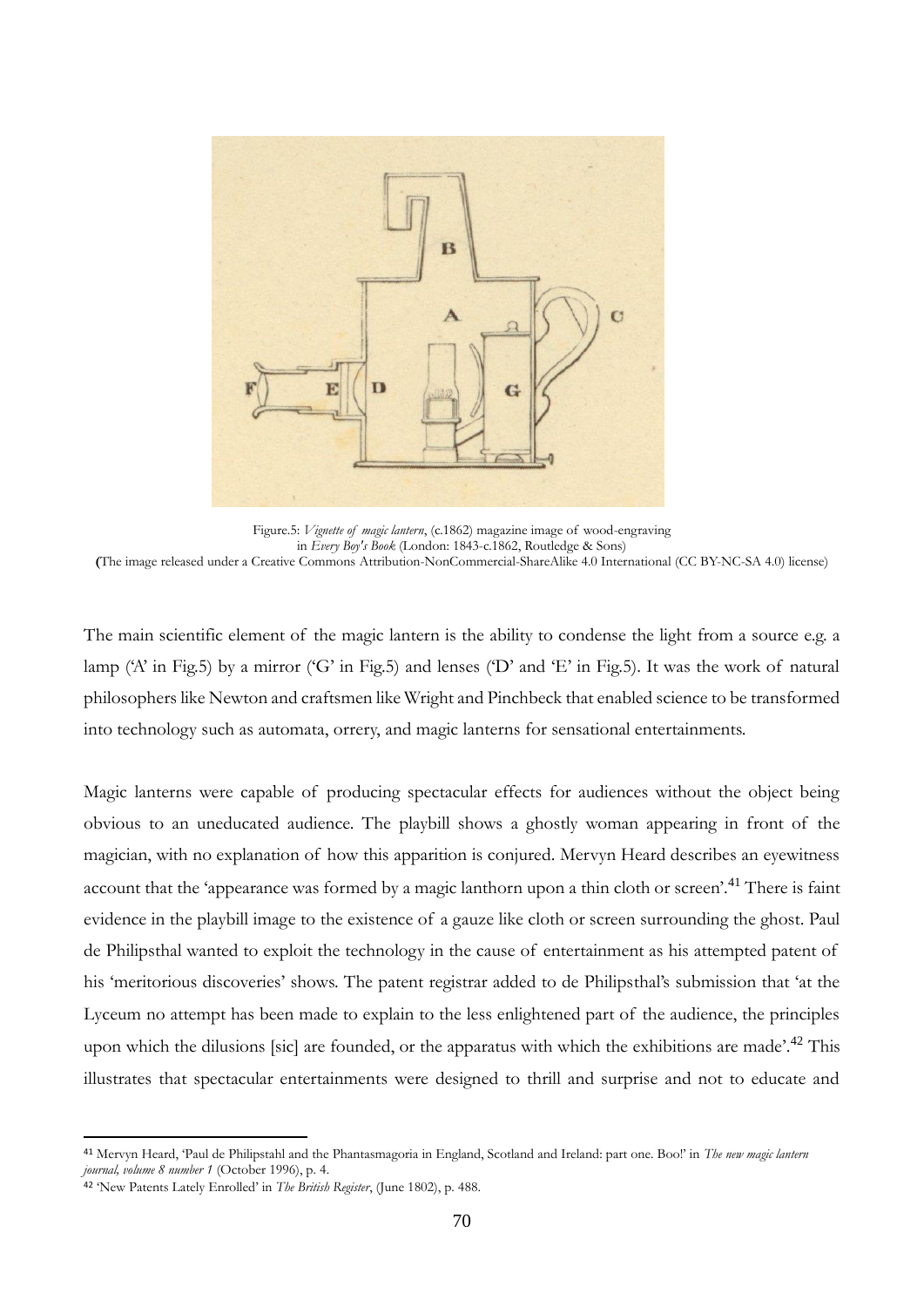improve, which falls inside Hogarth's and Popes satirical sphere, as there is no attempt to explain the world, just exploit the audiences enjoyment of the visual and Gothic sublime.

Hogarth's street scene *Bad Taste of the Town* and Paul de Philipsthal's *Phantasmagoria* illustrate a fashion for the sensational. This produced, what the satirists saw as entertainments that were less intellectual than traditional English plays. There seemed to be a consensus among the literary and artistic elite of a perceived decline in the intellectual standards in eighteenth-century entertainment. However, there were hints by Pope and evidence from Enlightenment thinkers that all was not lost in the realm of intellectual endeavour. The publication of experiments and public lectures in Natural Philosophy were becoming more popular but still concentrated in the more rarefied atmosphere of the wealthy and academic. The consequence of publication and widening experience of science allowed a number of entrepreneurs and artisans to take advantage of the mysterious nature of some of the phenomena. This was mainly achieved by engaging practical engineering expertise gained in clock and scientific instrument making and turning it into usable theatre technology. The effects of this theatre technology can be evidenced by the use of the magic lantern in transforming images and light into sensational and exiting experiences. The eighteenth-century entertainments may have appeared to be in 'bad taste' as pantomimes and Gothic shows demonstrated intellectual decline to some, but advancements in science and technology were demonstrating an intellectual vitality in being able to produce them.

## **BIBLIOGRAPHY**

### **Primary Sources**

Hogarth, William (1724) *Masquerades and Opera*, Engraving and Etching, print on paper. Height: 12.7 cm. Width: 17.1 cm. Image reproduced under licence agreement, © Victoria and Albert Museum

Maker unknown, Phantasmagoria magic lantern, late eighteenth century, material: glass, iron and tin plated, The Science Museum (London) Collection, Museum inventory number 1916-7

### **Secondary Sources**

Badcock, John. *Philosophical Recreations, or, Winter Amusements : a Collection of Entertaining*  $\mathcal{O}$  *Surprising Experiments in Mechanics, Arithmetic, Optics, Hydrostatics, Hydraulics, Pneumatics, Electricity, Chemistry, Magnetism, & Pyrotechny, or Art of Making Fire Works, Together with the Wonders of the Air Pump, Magic Lanthorn, Camera Obscura, &c. &c. &c. and a Variety of Tricks with Cards : the Whole Simplified and Clearly Elucidated so as to Suit Every Capacity*, (London, Printed for Thomas Hughes, 23 Ludgate Street, 1829), pp. 160-5

Barber, X. Theodore. "Phantasmagorical Wonders: The Magic Lantern Ghost Show in Nineteenth-Century America." *Film History* 3, no. 2 (1989): 73-86. www.jstor.org/stable/3814933 [accessed 24 January 2020]

Blair, Joel. 'HOGARTH'S APOLOGIA.' *The Eighteenth Century* 25, no. 3 (Fall, 1984): 263. https://ezproxyprd.bodleian.ox.ac.uk:2186/docview/1306612610?accountid=13042 [accessed 20 January 2020]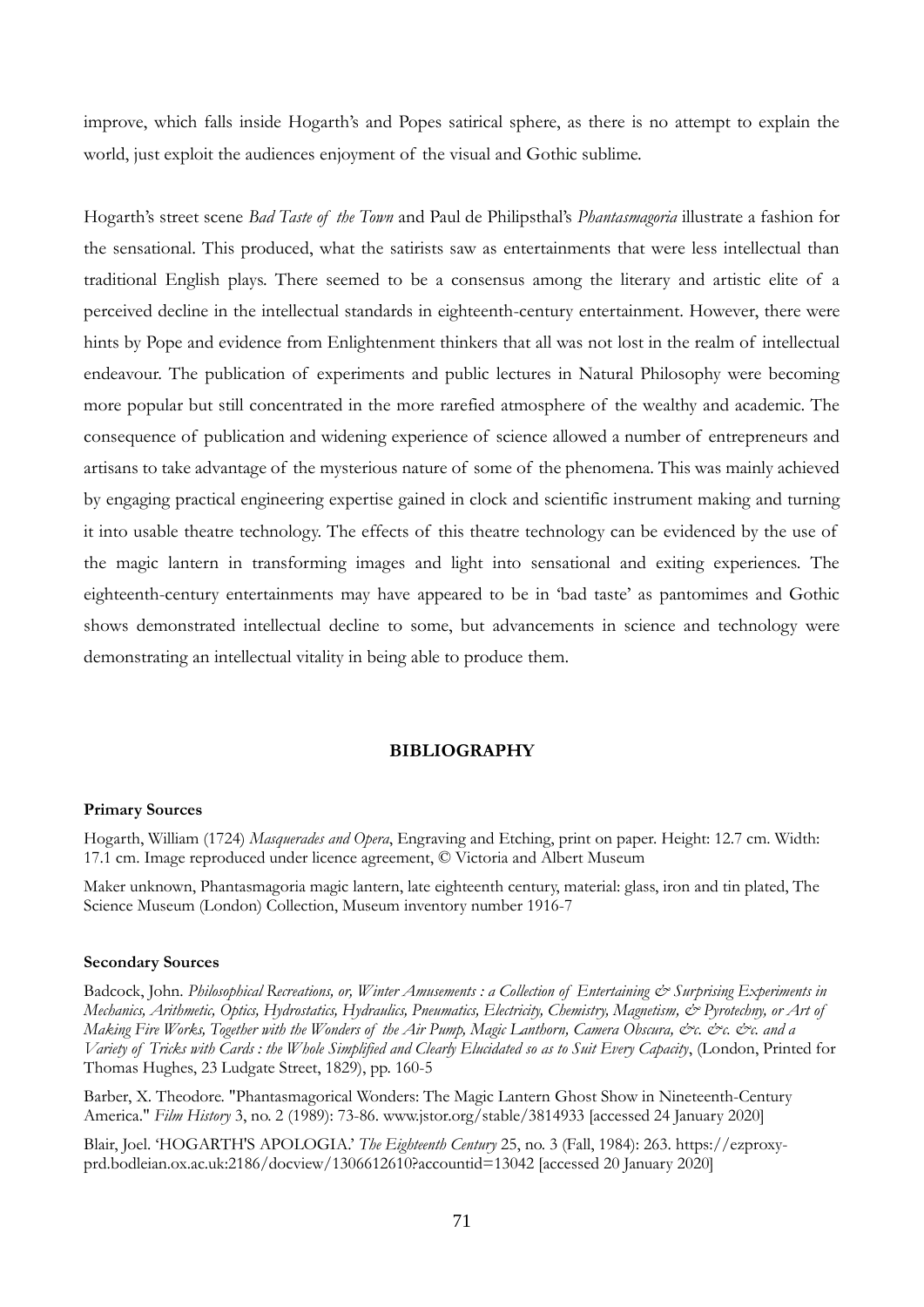Bristow, William, "Enlightenment", *The Stanford Encyclopedia of Philosophy* (Fall 2017 Edition), Edward N. Zalta (ed.), URL = https://plato.stanford.edu/archives/fall2017/entries/enlightenment/ [accessed 20 January 2020]

Brooke, John Hedley. "Divine Providence in the Clockwork Universe." In *Abraham's Dice: Chance and Providence in the Monotheistic Traditions*, edited by Karl W. Giberson. New York: Oxford University Press, 2016. Oxford Scholarship Online, 2016. doi: 10.1093/acprof:oso/9780190277154.003.0011 [accessed 04 February 2020]

Buchwald, Jed Z., Robert Fox, and Alan E. Shapiro. "Newton's Optics." In *The Oxford Handbook of the History of Physics*, (Oxford University Press, 2013). https://ezproxy-

prd.bodleian.ox.ac.uk:2320/view/10.1093/oxfordhb/9780199696253.001.0001/oxfordhb-9780199696253-e-7, [accessed 20 January 2020]

Cinema 1; *Magic Lanterns*. Available through Adam Matthew, Marlborough. Defining Gender, http://ezproxyprd.bodleian.ox.ac.uk:4279/Documents/Details/Cinema 1 Magic Lanterns [accessed 03 January 2020]

Coppola, Al. "The Spectacle of Experiment: The Politics of Virtuoso Satire in the 1670s." *The Theater of Experiment: Staging Natural Philosophy in Eighteenth-Century Britain.* (Oxford University Press, Oxford Scholarship Online 2016) https://ezproxy-

prd.bodleian.ox.ac.uk:2169/view/10.1093/acprof:oso/9780190269715.001.0001/acprof-9780190269715-chapter-3 [accessed 04 February 2020]

Cox, Jeffrey N. "English Gothic Theatre." Chapter. In *The Cambridge Companion to Gothic Fiction*, edited by Jerrold E. Hogle, 125–44. Cambridge Companions to Literature. (Cambridge: Cambridge University Press, 2002), doi:10.1017/CCOL0521791243.007 [accessed 20 January 2020]

Defoe, Eberlelein, Van Der Gucht, and Roberts. *A System of Magick; Or, A History of the Black Art. : Being an Historical Account of Mankind's Most Early Dealing with the Devil; and How the Acquaintance on Both Sides First Began.*, (London, James Roberts, 1726)

Davison, Carol Margaret. *History of the Gothic: Gothic Literature 1764-1824*, (University of Wales Press, 2009). ProQuest Ebook Central, https://ebookcentral.proquest.com/lib/oxford/detail.action?docID=496654 [accessed 20 January 2020]

Dircks, Phyllis T. "Rich, John (1692–1761), pantomimist and theatre manager." *Oxford Dictionary of National Biography.* (2004). https://www.oxforddnb.com/view/10.1093/ref:odnb/9780198614128.001.0001/odnb-9780198614128-e-23486 [accessed 20 January 2020]

Harris, John. "Kent, William (bap. 1686, d. 1748), painter, architect, and designer of gardens and interior furnishings." *Oxford Dictionary of National Biography* (2004) https://www.oxforddnb.com/view/10.1093/ref:odnb/9780198614128.001.0001/odnb-9780198614128-e-15424 [accessed 24 January 2020]

Hayden, Judy, A. "Of Windmills and Bubbles: Harlequin Faustus on the Eighteenth-Century Stage." *Huntington Library Quarterly*, vol. 77, no. 1, (2014), pp. 1–16. *JSTOR*, www.jstor.org/stable/10.1525/hlq.2014.77.1.1. [accessed 8 January 2020]

Heard, Mervyn. 'Paul de Philipstahl and the Phantasmagoria in England, Scotland and Ireland: part one. Boo!' in *The new magic lantern journal: volume 8 number 1* (1996), pp. 2-7. Reproduced by courtesy of the Magic Lantern Society, www.magiclantern.org.uk, [accessed 8 January 2020]

Hepworth, Thomas Cradock, *The Book of the Lantern: Being a Practical Guide to the Working of the Optical (or Magic) Lantern, With Full And Precise Directions for Making And Colouring Lantern Pictures.* 4th ed. (London: Hazell, 1891)

*Hutton, Charles. Shaw, George. Pearson, Richard. The Philosophical Transactions of the Royal Society of London, from Their Commencement in 1665 to the Year 1800 Vol 1 From 1665 to 1672, (London, C and R Baldwin, 1809)*

Houdini, Harry. *The Unmasking of Robert-Houdin*. (New York, The Publishers Printing Co., 1908) Available through: Adam Matthew, Marlborough, Victorian Popular Culture, http://ezproxyprd.bodleian.ox.ac.uk:4415/Documents/Details/Houdini Unmasking [accessed 25 January 2020]

Liesegang, Franz Paul, and Hermann Hecht. *Dates and Sources: A Contribution to the History of the Art of Projection and to Cinematography*, (1986)